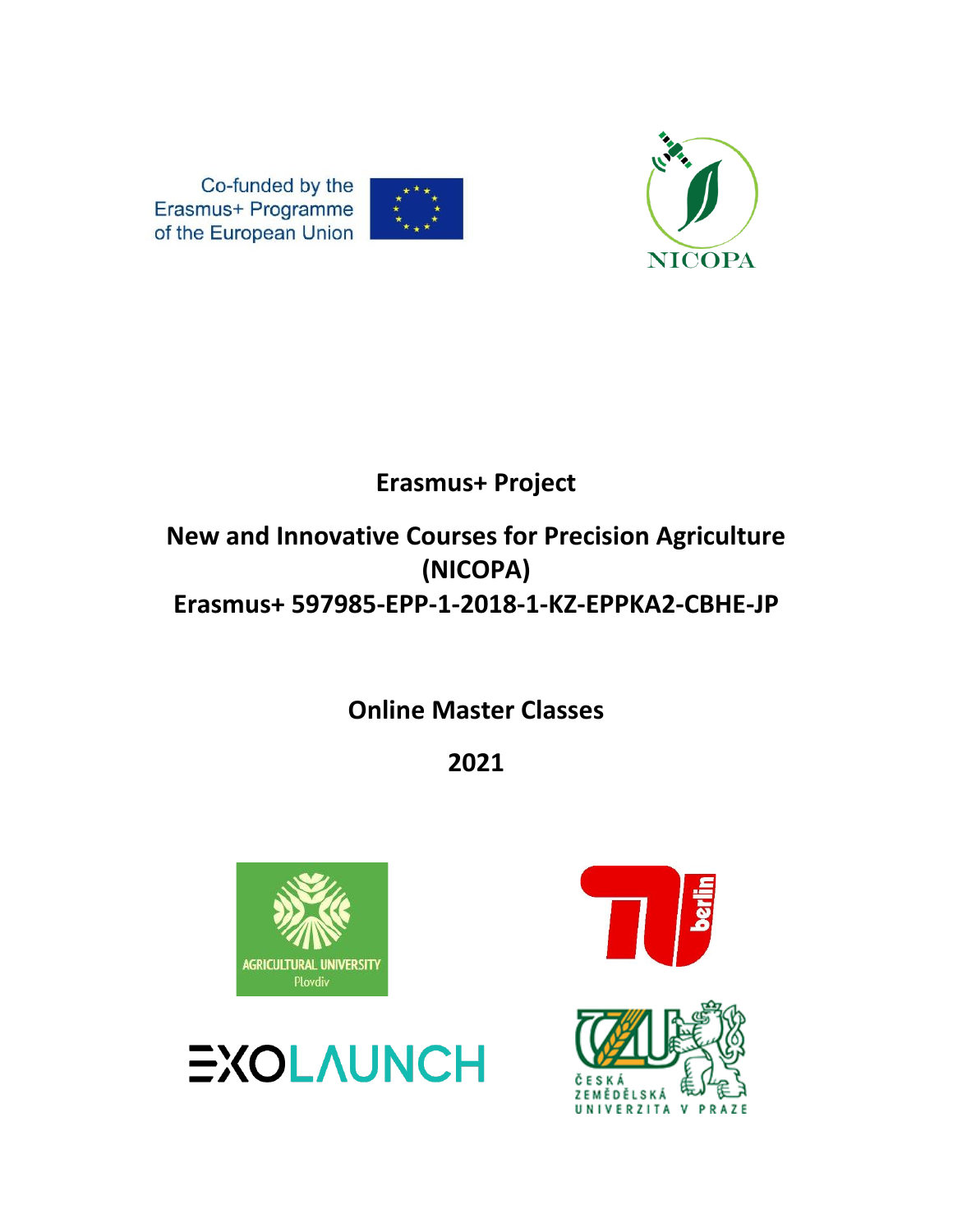## **Online Master Classes Program**

## **January 2021 (Central European Time)**

| Wed.<br>13.01.2021 | <b>Prof. Dr. Dimo Atanasov</b><br>Agricultural University - Plovdiv, Plovdiv, Bulgaria |
|--------------------|----------------------------------------------------------------------------------------|
| 10:30-12:30        | General introduction of modern agriculture and business                                |
|                    | - World's natural resources - realities, challenges, possibilities                     |
|                    | - Economic growth and sustainability                                                   |
|                    | - Agricultural production systems - specifics, types and functions                     |
|                    | - Relationships between resources, technologies and production                         |
|                    | - Innovations in agriculture                                                           |

| Thu.<br>14.01.2021 | Prof. František Kumhála<br>Czech university of life sciences Prague, Prague, the Czech Republic |
|--------------------|-------------------------------------------------------------------------------------------------|
| $10:30 - 12:30$    | <b>Yield Sensors for Precision Agriculture</b>                                                  |
|                    | - Basic overview                                                                                |
|                    | - Yield sensors for grain - basic principles                                                    |
|                    | - Yield sensors for grain - calibration, errors                                                 |

| Fr.<br>15.01.2021 | <b>Prof. Krum Hristov</b><br>Agricultural University - Plovdiv, Plovdiv, Bulgaria |
|-------------------|-----------------------------------------------------------------------------------|
| $10:30 - 12:30$   | Global Navigation Satellite Systems (NAVSTAR, GLONASS, GALILEO, etc.)             |
|                   | - GNSS Overview and Architecture. Coordinate and Time Systems                     |
|                   | - Basic GNSS Concepts. Satellite Systems                                          |
|                   | - GPS (Global Positioning System, United States)                                  |

| Tue.<br>19.01.2021 | <b>MBA Elena Eyngorn</b><br>Technische Universität Berlin, Berlin, Germany |
|--------------------|----------------------------------------------------------------------------|
| $10:30 - 13:30$    | <b>Soft Skills for Engineers</b>                                           |
|                    | Leadership, Hard Skills, Soft Skills, Presentations Skills                 |